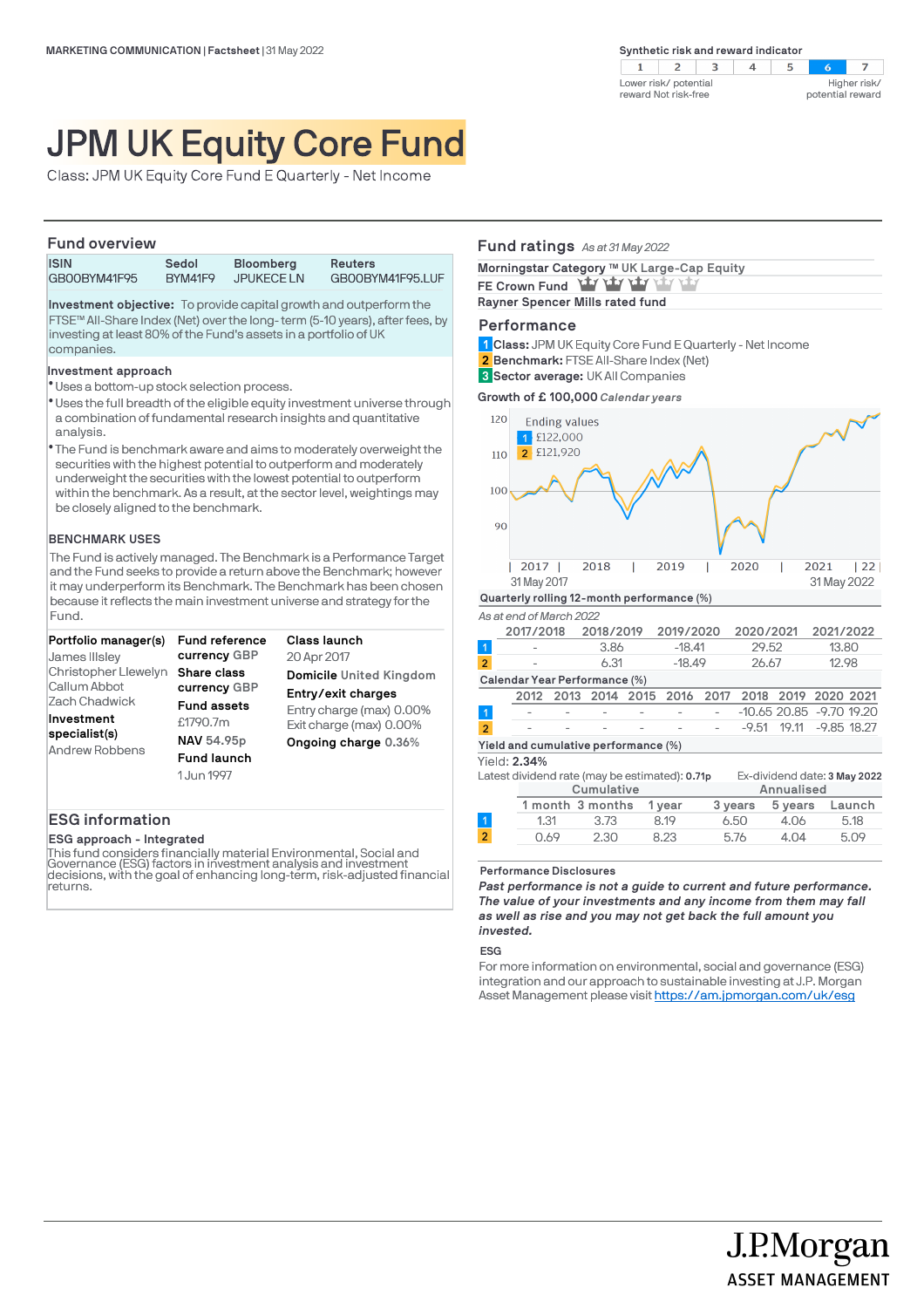## **Portfolio analysis**

| <b>Measurement</b>        | 3 years | 5 years |
|---------------------------|---------|---------|
| Correlation               | 0.98    | 0.98    |
| Alpha (%)                 | 0.70    | 0.01    |
| Beta                      | 1.06    | 1.04    |
| Annualised volatility (%) | 16.68   | 14.37   |
| Sharpe ratio              | 0.36    | 0.36    |
| Tracking error (%)        | 3.59    | 3.10    |
| Information ratio         | 0.21    | $-0.01$ |

### **Holdings**

| Top 10                   | Sector                                           | % of assets |
|--------------------------|--------------------------------------------------|-------------|
| Shell                    | Oil, Gas And Coal                                | 7.4         |
| AstraZeneca              | Pharmaceuticals<br>And Biotechnology             | 6.6         |
| <b>HSBC</b>              | Banks                                            | 4.3         |
| Unilever                 | Personal Care, Drug<br><b>And Grocery Stores</b> | 3.6         |
| <b>GSK</b>               | Pharmaceuticals<br>And Biotechnology             | 3.6         |
| <b>BP</b>                | Oil, Gas And Coal                                | 3.6         |
| Diageo                   | <b>Beverages</b>                                 | 3.5         |
| British American Tobacco | Tobacco                                          | 3.3         |
| Glencore                 | <b>Industrial Metals</b><br>And Mining           | 3.0         |
| Rio Tinto                | <b>Industrial Metals</b><br>And Mining           | 2.4         |

**Market cap (%) (USD)**



| Sectors (%)                                        |      | Compared to benchmark |
|----------------------------------------------------|------|-----------------------|
| Oil, Gas And Coal                                  | 11.2 | 0.0                   |
| Pharmaceuticals And<br>Biotechnology               | 10.6 | $-0.1$                |
| Banks                                              | 8.3  | $-0.2$                |
| Industrial Metals And Mining                       | 7.8  | $+0.1$                |
| Personal Care, Drug And<br><b>Grocery Stores</b>   | 6.7  | $-0.2$                |
| Tobacco                                            | 4.1  | $+0.1$                |
| <b>Beverages</b>                                   | 3.5  | $-0.3$                |
| Industrial Support Services                        | 3.4  | $+0.2$                |
| Media                                              | 3.3  | $+0.3$                |
| Investment Banking And<br><b>Brokerage Service</b> | 2.9  | $+0.2$                |
| Others                                             | 32.7 | $-5.6$                |
| Cash                                               | 5.5  | $+5.5$                |